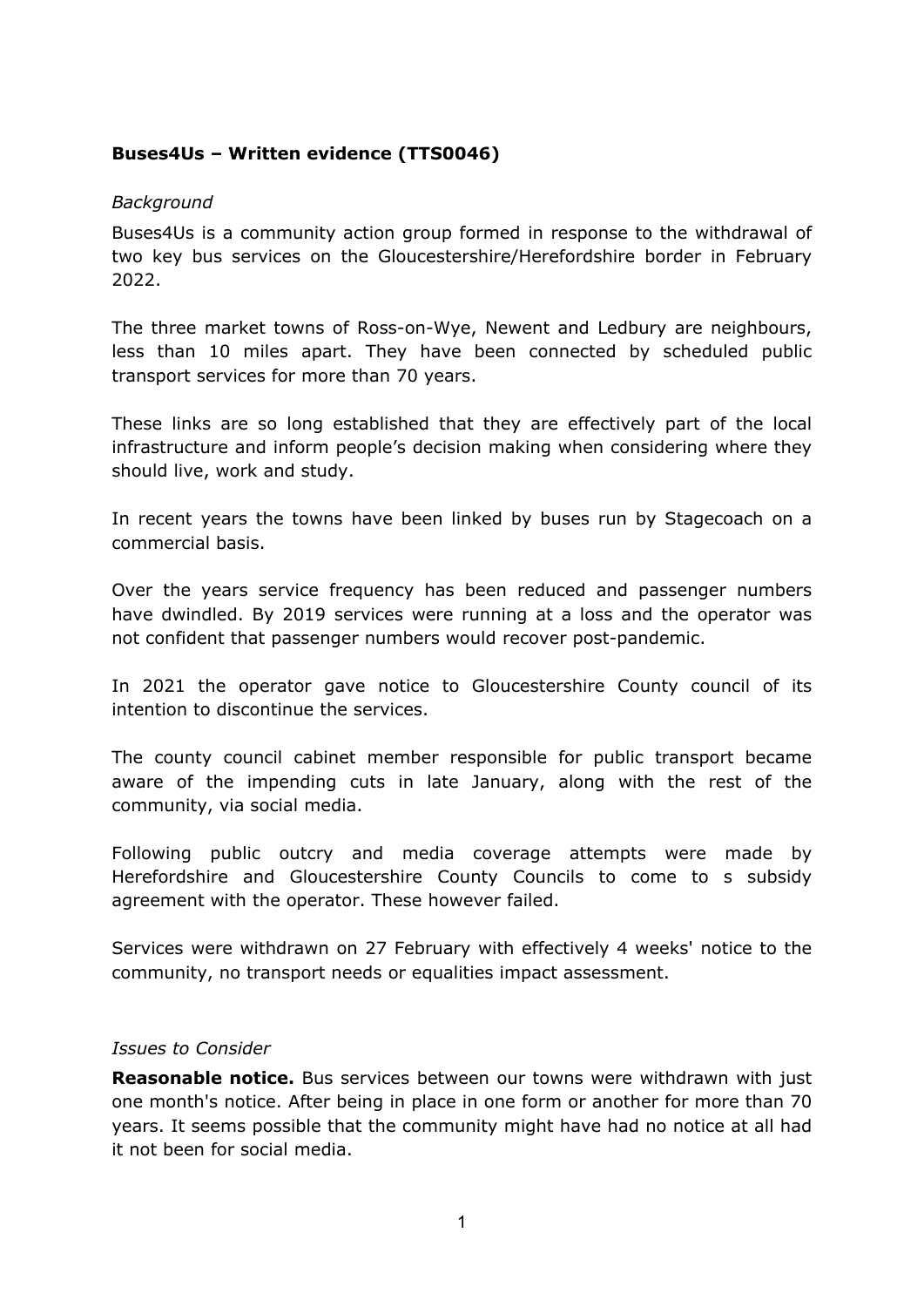Is there the potential to require operators to commit to a reasonable notice period - 6 months to a year - when being granted a licence to run a route? Further, if the reason for discontinuing the route is lack of passengers/commercial non-viability could there be a requirement for community engagement, a "use it or lose it" message and strategies for building custom before a final decision is made?

**Transport Needs Analysis, Equalities Impact Assessment.** Neither of these were carried out prior to the withdrawal of the services in our case as the services were commercially operated and therefore the council had no obligation to do so. This seems wrong.

**County Lines.** Despite the best efforts of officers attempts to subsidise our services were vetoed by elected councillors on both sides of our county borders. There was a stated reluctance on both sides to subsidise services for residents of the neighbouring county. This behaviour on the part of elected representatives of differing political views is having a negative impact on the lives of people who live close to local authority boundaries up and down the country. A duty needs to be put in place for local authorities to properly plan and implement cross border services.

**Hub and Spoke.** As in many places, public transport in Gloucestershire is planned on a hub and spoke pattern, with most routes leading into the central towns of Gloucester and Cheltenham. Whilst hub and spoke might be an appropriate model for transport services in the suburbs around a city it's not the answer for market towns. Put a market town at the end of a transport spoke and if effectively becomes a suburb of the central urban hub.

Connect market towns to their neighbours, around the rim of the wheel, and together they can become vibrant communities in their own right, between them meeting many of the daily needs of their residents and businesses without the need to travel to the central hub.

**Levelling Up.** Probably an obvious point, but at the same time that huge investments are being planned for public transport in urban areas, rural and small-town services are being allowed to wither and die. A look at the transport planning documents for Gloucestershire shows great plans for the central, urban Gloucester/Cheltenham belt. A multi-million-pound transport hub close to GCHQ, new rail stations, a tram/metro link. Whilst the market town of Newent is earmarked for a new cycle path.

**User Input.** The situation may be different in urban areas, but it's become clear to our group over the past few weeks that many of the people in our local authorities who make decisions about public transport rarely if ever use it. This seems likely to lead to poor and uninformed decision making. Is there the